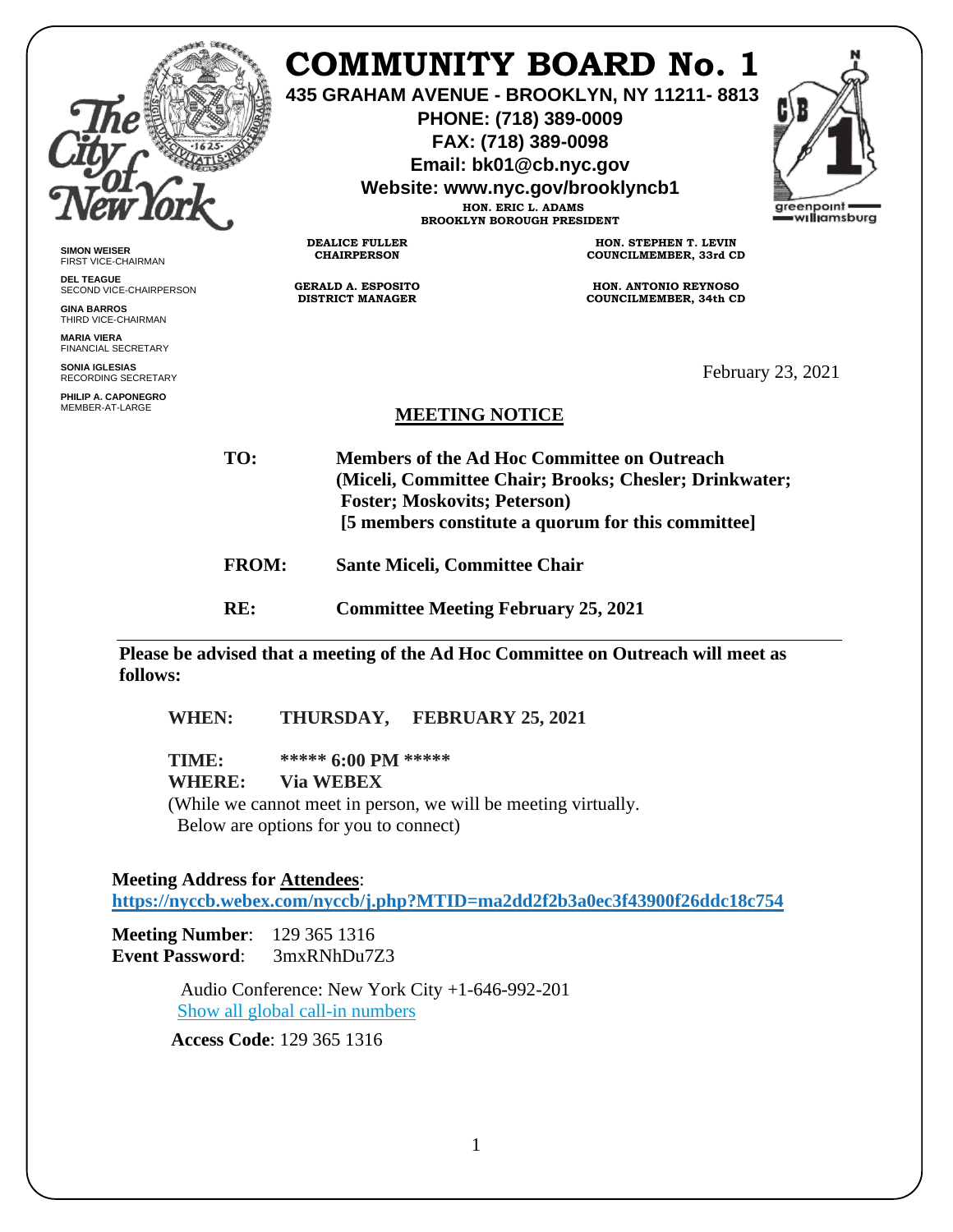## **AGENDA**

#### **1. FUNDAMENTALS AND STRATEGIES FOR COMMUNITY OUTREACH**

All the items listed will be part of the running agenda ongoing until completion. Making valuable interactions is key to continuing to engage our communities especially during COVID-19.

- Strategic Communications-Plans-Goals-Tools-Messages
- Internal and external outreach
- Community Boards Open Data
- Inform and Reunite

## **OUTREACH TOOLS**

- **Email Blast Campaigns**  Existing CB1 Mailing List - Email List Request -Web-Form
- **Email Monthly Newsletter** Community District News & Events-Design template (e.g.Brooklyn CB2 News & Events 02.12.21 - attached)
- **Pamphlet** Digital and Print

(e.g. [https://www1.nyc.gov/site/cau/community-boards/about-commmunity](https://gcc02.safelinks.protection.outlook.com/?url=https%3A%2F%2Fwww1.nyc.gov%2Fsite%2Fcau%2Fcommunity-boards%2Fabout-commmunity-&data=04%7C01%7Cmwallin%40cb.nyc.gov%7C10dfeb0bf760483fb7e208d8d832b123%7C32f56fc75f814e22a95b15da66513bef%7C0%7C0%7C637497059530443460%7CUnknown%7CTWFpbGZsb3d8eyJWIjoiMC4wLjAwMDAiLCJQIjoiV2luMzIiLCJBTiI6Ik1haWwiLCJXVCI6Mn0%3D%7C1000&sdata=8flZ20rtJN7KRqM6OYyiNQzGMKUJBZuOpYOJ7Kmg%2Bg0%3D&reserved=0)[boards.page\)](https://gcc02.safelinks.protection.outlook.com/?url=https%3A%2F%2Fwww1.nyc.gov%2Fsite%2Fcau%2Fcommunity-boards%2Fabout-commmunity-&data=04%7C01%7Cmwallin%40cb.nyc.gov%7C10dfeb0bf760483fb7e208d8d832b123%7C32f56fc75f814e22a95b15da66513bef%7C0%7C0%7C637497059530443460%7CUnknown%7CTWFpbGZsb3d8eyJWIjoiMC4wLjAwMDAiLCJQIjoiV2luMzIiLCJBTiI6Ik1haWwiLCJXVCI6Mn0%3D%7C1000&sdata=8flZ20rtJN7KRqM6OYyiNQzGMKUJBZuOpYOJ7Kmg%2Bg0%3D&reserved=0)

- **Expanding our reach with Printed materials** *(Not everyone is tech-savvy or has ample access to the Internet. Look at where we can work with partners, Grassroots organizations community leaders and more to be sure our message reaches all our target audiences.)*

- **Clarity - Include definitions of any procedural jargon and breakdown the processes so that people can understand what is happening.**

- **Website Improvement** – web structure diagrams-schematics-web forms (improve contents and functionalities)

- **Social Medias: Twitter - Facebook - Instagram a/o other Medias**

- **Social Medias managing protocols** *(e.g. a shared Gmail account and social media passwords between District Manager - Committee Chair- Committee's members assigned to accounts, Rules, etc. )* **\*vote**

- **Committee's goals for a Social Media Campaign**

# **2. VIRTUAL MEETINGS ARE COMMUNITY OUTREACH**

## **WEBEX**

## - **Better Virtual Meetings**

Open Meetings - Open Cameras and Microphones for All Attendees experience, Presence, Participation, Inclusivity, Engagement Chat-Questions & Answers

- **Report after the Cisco Webex Training on February 11**